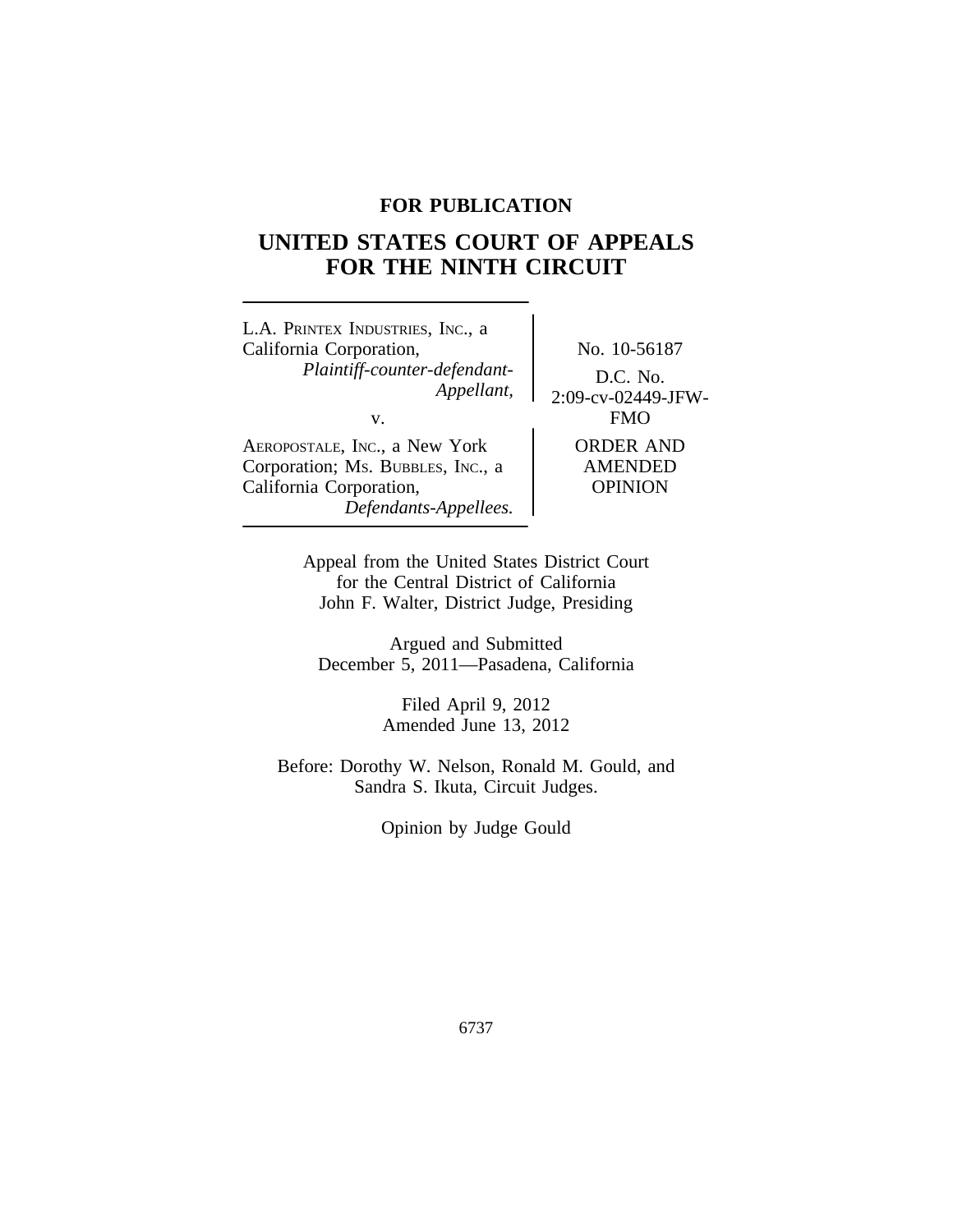### **COUNSEL**

Scott A. Burroughs (argued), Stephen Doniger, and Regina Y. Yeh, Doniger / Burroughs APC, Culver City, California, for the plaintiff-appellant.

Deborah F. Sirias (argued) and Robert M. Collins, Lewis Brisbois Bisgaard & Smith LLP, Los Angeles, California; Jeffrey A. Miller, Lewis Brisbois Bisgaard & Smith LLP, San Diego, California; Kristin L. Holland, Cory A. Baskin, and Zia F. Moddabber, Katten Muchin Rosenman LLP, Los Angeles, California; and Jay Shapiro, Katten Muchin Rosenman LLP, New York, New York, for the defendantsappellees.

## **ORDER**

The opinion in the above-captioned matter filed on April 9, 2012, and published at 676 F.3d 841, is amended as follows:

At slip opinion page 3795, lines 19-22, change <There is no evidence that L.A. Printex knew that the two designs had been published at the time it submitted its application for copyright registration, or that it intended to defraud the Copy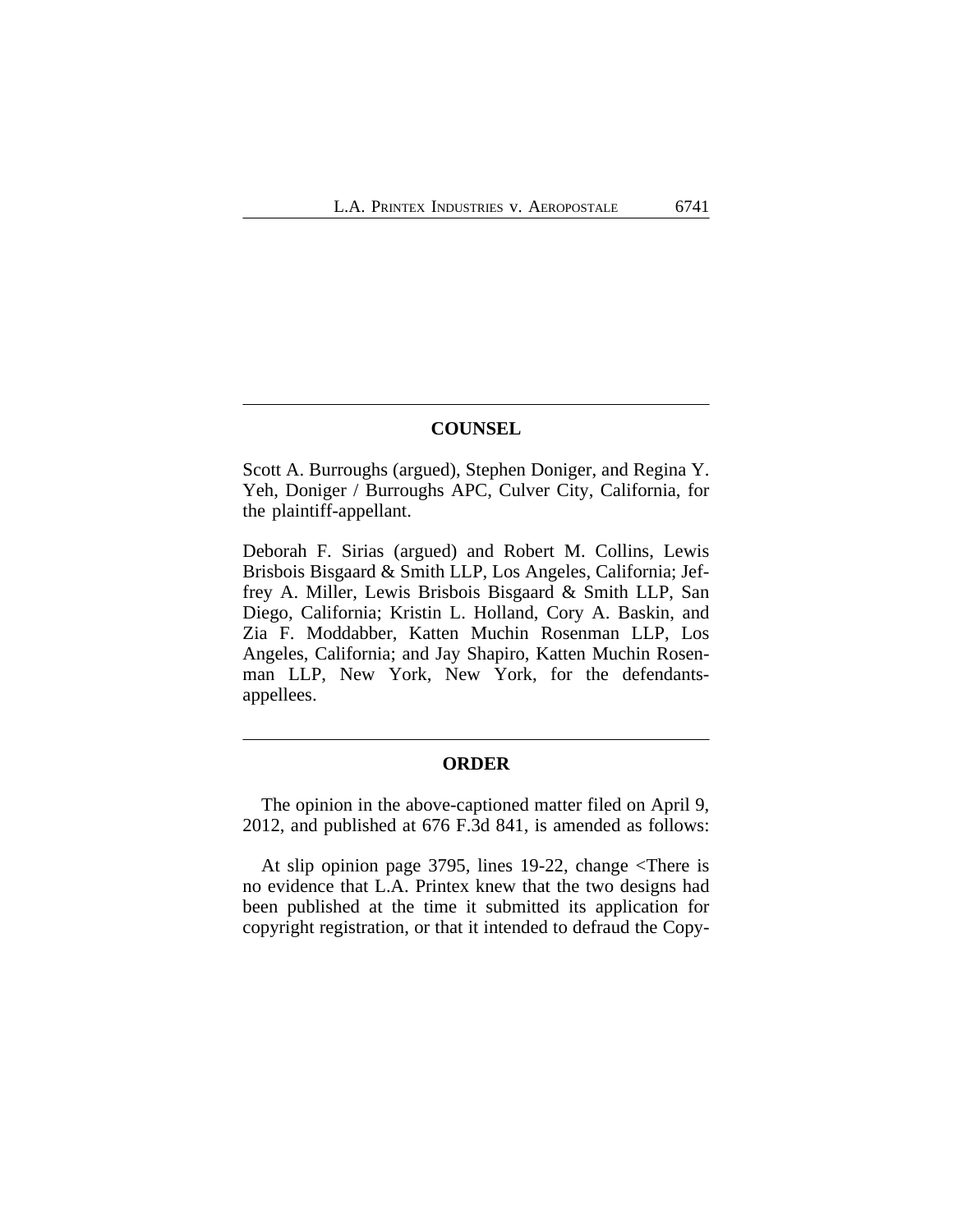right Office.> to <The record, when viewed in the light most favorable to L.A. Printex, does not demonstrate that L.A. Printex knowingly included previously published designs in its application for copyright registration such that the error was other than an inadvertent mistake, or that L.A. Printex intended to defraud the Copyright Office.>.

The panel has voted to deny the petition for panel rehearing. Judges Gould and Ikuta have voted to deny the petition for rehearing en banc, and Judge Nelson has so recommended. The full court has been advised of the petition for rehearing en banc and no judge has requested a vote on whether to rehear the matter en banc. Fed. R. App. P. 35. The petition for panel rehearing and rehearing en banc is denied.

No future petitions for rehearing or rehearing en banc will be entertained.

**IT IS SO ORDERED.**

#### **OPINION**

GOULD, Circuit Judge:

L.A. Printex Industries, Inc. ("L.A. Printex") appeals the district court's summary judgment order in favor of Aeropostale, Inc. and Ms. Bubbles, Inc. ("Defandants") in L.A. Printex's copyright infringement action. Because there are genuine disputes of material fact on access and substantial similarity, we reverse and remand.

## **I**

L.A. Printex Industries, Inc. ("L.A. Printex") is a Los Angeles-based fabric printing company. Ms. Bubbles is a Los Angeles-based wholesaler of men and women's apparel.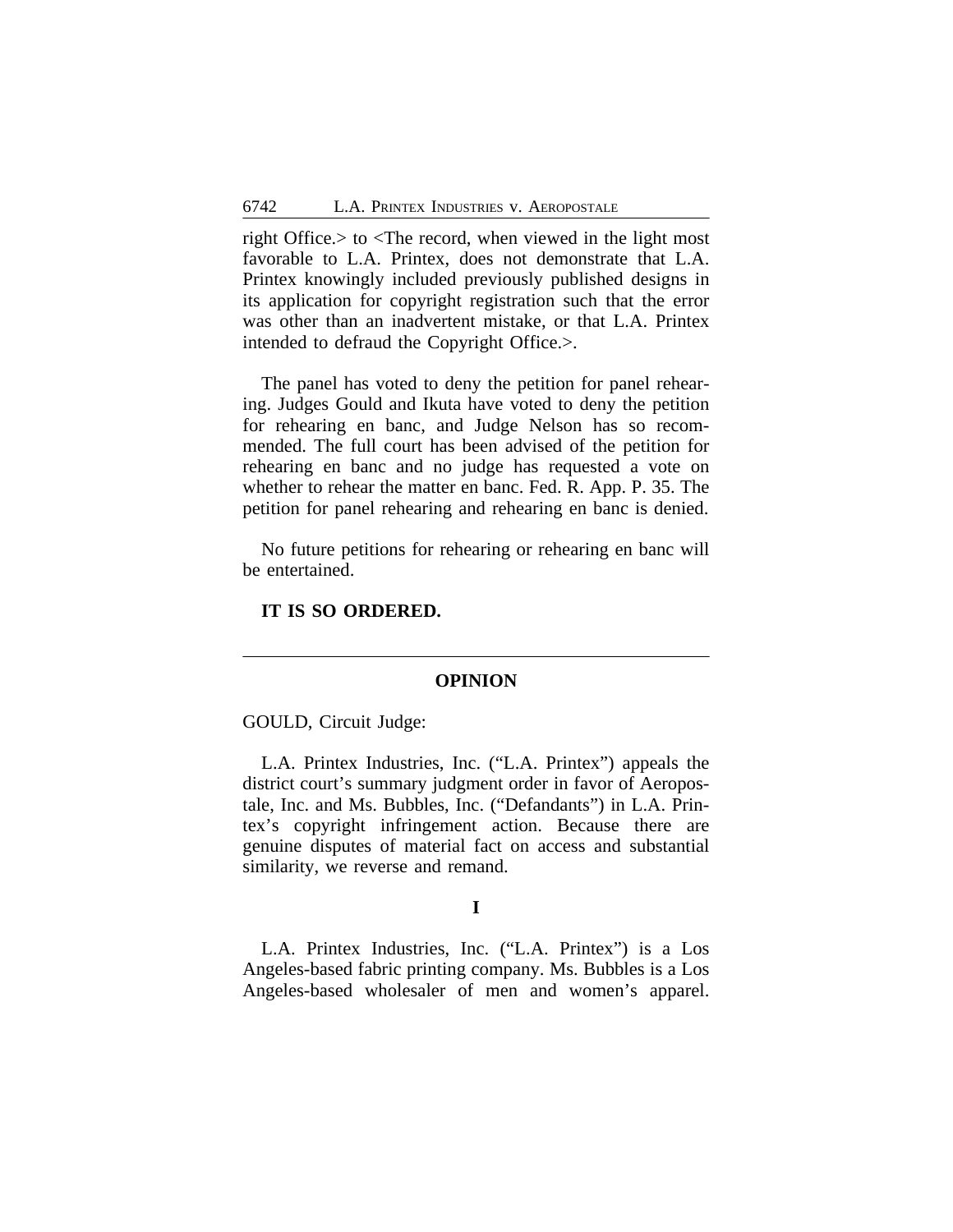Aeropostale is a mall-based retailer that purchases apparel from Ms. Bubbles and other vendors.

In 2002, Moon Choi, an L.A. Printex designer, created a floral design called C30020. Choi created this design by hand, using a computer. On July 17, 2002, the Copyright Office issued a certificate of registration for Small Flower Group A, a group of five textile designs that includes C30020. Small Flower Group A is registered as a single unpublished collection pursuant to 37 C.F.R.  $\S 202.3(b)(4)(i)(B)$ .

Between October of 2002 and May of 2006, L.A. Printex sold more than 50,000 yards of fabric bearing C30020 to its customers, who are fabric converters. Fabric converters show apparel manufacturers textile designs, obtain orders for selected designs, place orders for the designs with printing mills like L.A. Printex, and send printed fabric to manufacturers that then manufacture apparel for sale to retailers.

In 2008, L.A. Printex discovered shirts bearing the Aeropostale trademark and a design similar to C30020. According to Jae Nah, the President of L.A. Printex, the only difference between C30020 and the design on the Aeropostale shirts is that the latter was "printed using cruder, lowerquality techniques and machinery." Aeropostale placed orders with Ms. Bubbles for the shirts in June of 2006, and it offered for sale and sold the shirts between September and December of 2006. The tags on the shirts say "Made in China." Ms. Bubbles, however, stated that it had no understanding or information about the party that created the design resembling C30020.

On April 8, 2009, L.A. Printex sued Defendants for infringement of its copyright in C30020. After bringing this infringement action, L.A. Printex became aware that its copyright registration for Small Flower Group A contained an error. Two of the five designs, but not C30020, had been published before the July 17, 2002 date of registration. On Febru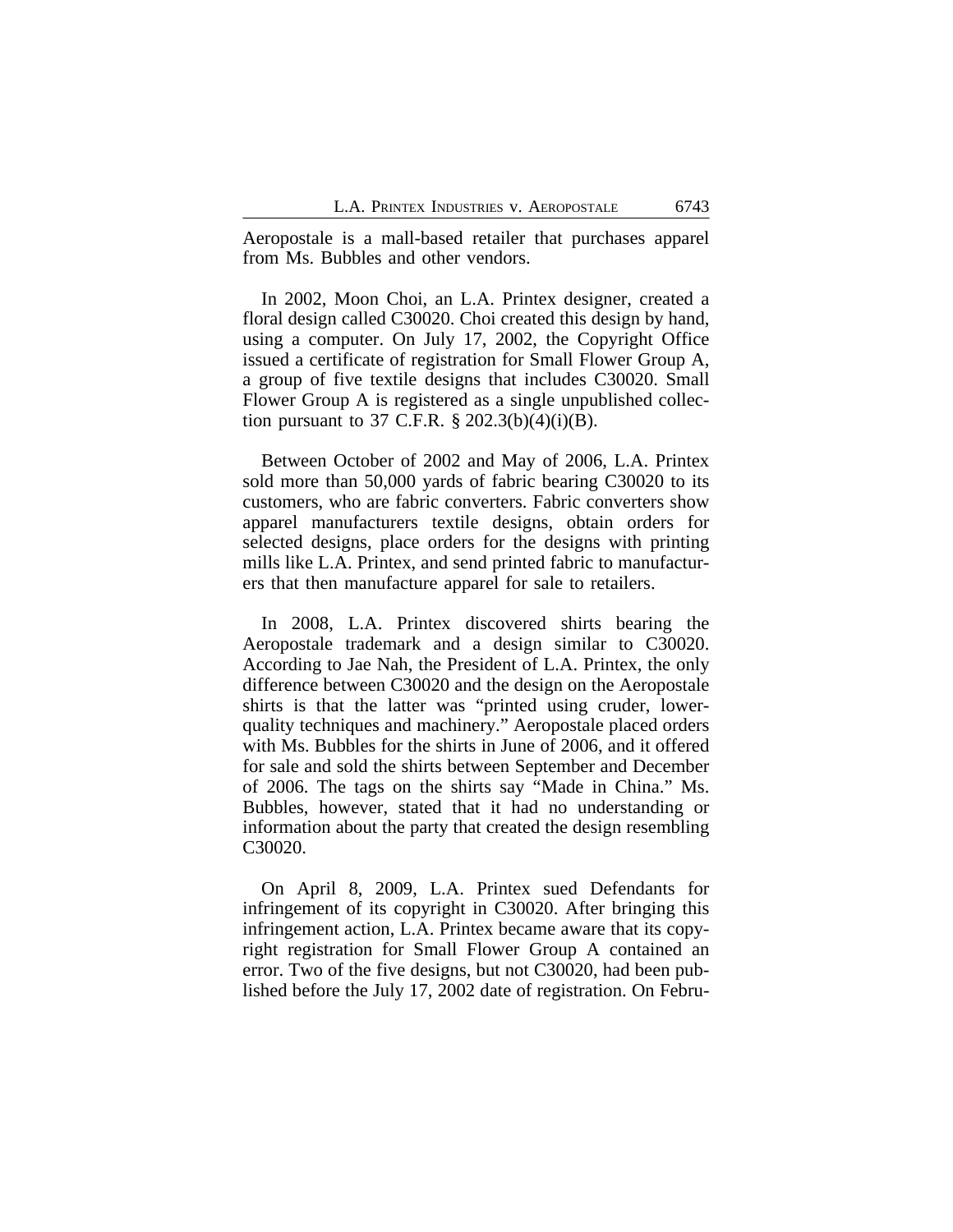ary 22, 2010, L.A. Printex filed an application for supplementary registration to add April 1, 2002 as the date of first publication for Small Flower Group A. L.A. Printex thereafter contacted the Copyright Office to ask about its registration of a single unpublished work that contained both published and unpublished designs. The Copyright Office told L.A. Printex that the unpublished designs, including C30020, would retain copyright protection but that the previously published designs would not. On May 10, 2010, L.A. Printex filed a second application for supplementary registration to remove the two previously published designs from Small Flower Group A. On June 29, 2010, the Copyright Office approved L.A. Printex's application and issued a certificate of supplementary registration for Small Flower Group A; it states February 25, 2010 as the effective date of supplementary registration.

L.A. Printex and Defendants filed cross-motions for summary judgment. The district court granted Defendants' motion for summary judgment and denied L.A. Printex's motion, holding that there was no genuine issue of material fact as to (1) Defendants' access to C30020 or (2) substantial similarity between the allegedly infringing design on the Aeropostale shirts and C30020. The district court did not address Defendants' alternative argument that L.A. Printex's copyright registration was invalid because of the two previously published designs that were initially included in Small Flower Group A. Defendants then moved for attorneys' fees, and the district court granted their motion. L.A. Printex timely appealed to this court.

## **II**

We have jurisdiction under 28 U.S.C. § 1291. We review the district court's grant of summary judgment de novo. *Ellison v. Robertson*, 357 F.3d 1072, 1075 (9th Cir. 2004). Summary judgment is appropriate if, viewing the evidence in the light most favorable to the nonmoving party, "there is no gen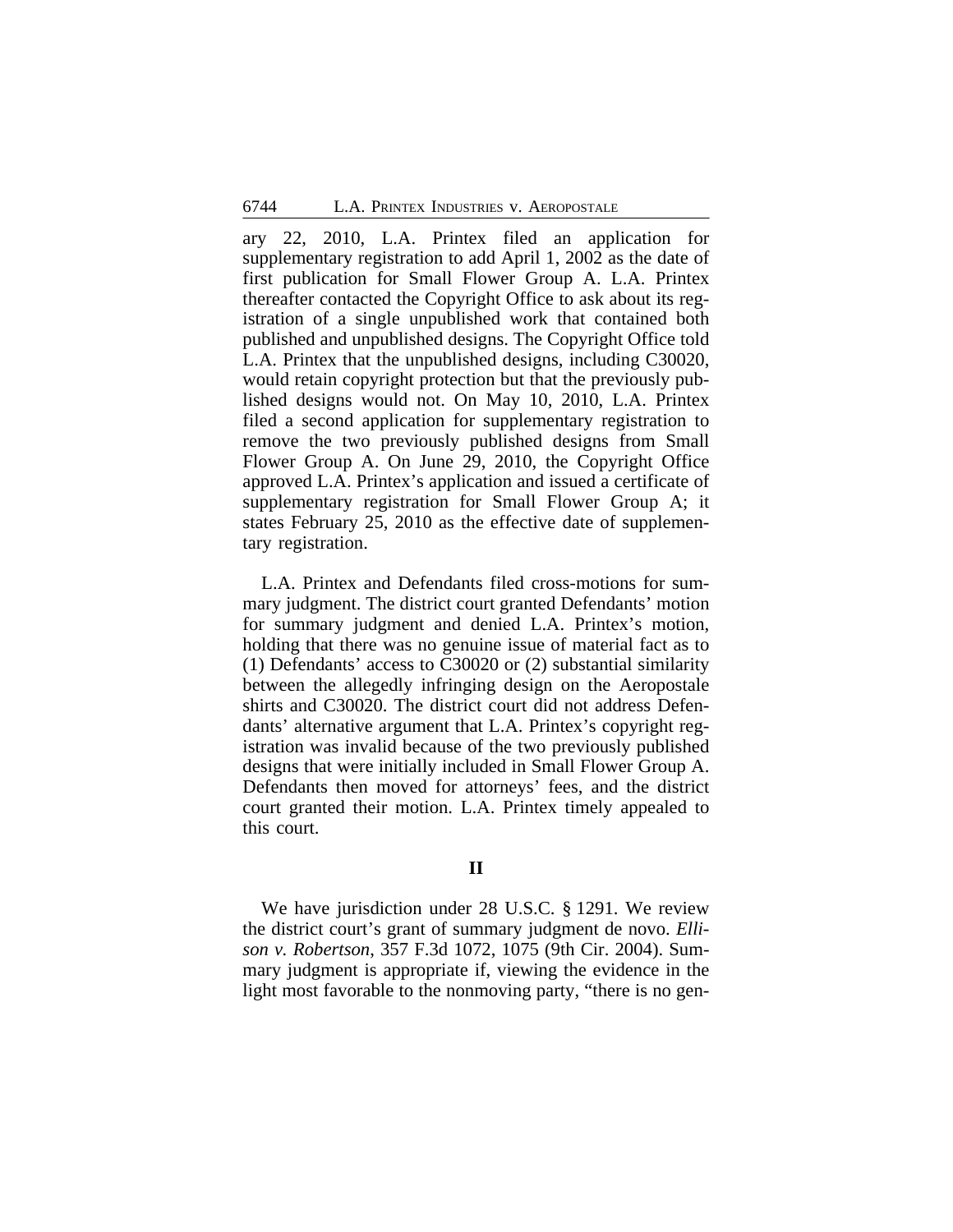uine dispute as to any material fact and the movant is entitled to judgment as a matter of law." Fed. R. Civ. P. 56(a); *Ellison*, 357 F.3d at 1075. A genuine dispute is "one that could reasonably be resolved in favor of either party." *See Ellison*, 357 F.3d at 1075.

#### **III**

**[1]** To establish copyright infringement, a plaintiff must prove two elements: "(1) ownership of a valid copyright, and (2) copying of constituent elements of the work that are original." *Feist Publ'ns, Inc. v. Rural Tel. Serv. Co.*, 499 U.S. 340, 361 (1991).

The district court granted summary judgment for Defendants because it concluded that there was no genuine issue of material fact as to the second element, Defendants' copying of original elements of C30020.

**[2]** "Because direct evidence of copying is not available in most cases," a plaintiff can establish copying by showing (1) that the defendant had access to the plaintiff's work and (2) that the two works are substantially similar. *Smith v. Jackson*, 84 F.3d 1213, 1218 (9th Cir. 1996). L.A. Printex offered no direct evidence that Defendants copied C30020. To survive summary judgment, it had to show a genuine issue of material fact as to both access and substantial similarity. L.A. Printex contends that the district court erred in holding that there was no genuine issue as to either access or substantial similarity. We agree.

## **A**

**[3]** "Proof of access requires 'an opportunity to view or to copy plaintiff's work.' " *Three Boys Music Corp. v. Bolton*, 212 F.3d 477, 482 (9th Cir. 2000) (quoting *Sid & Marty Krofft Television Prods., Inc. v. McDonald's Corp.*, 562 F.2d 1157, 1172 (9th Cir. 1977)). "To prove access, a plaintiff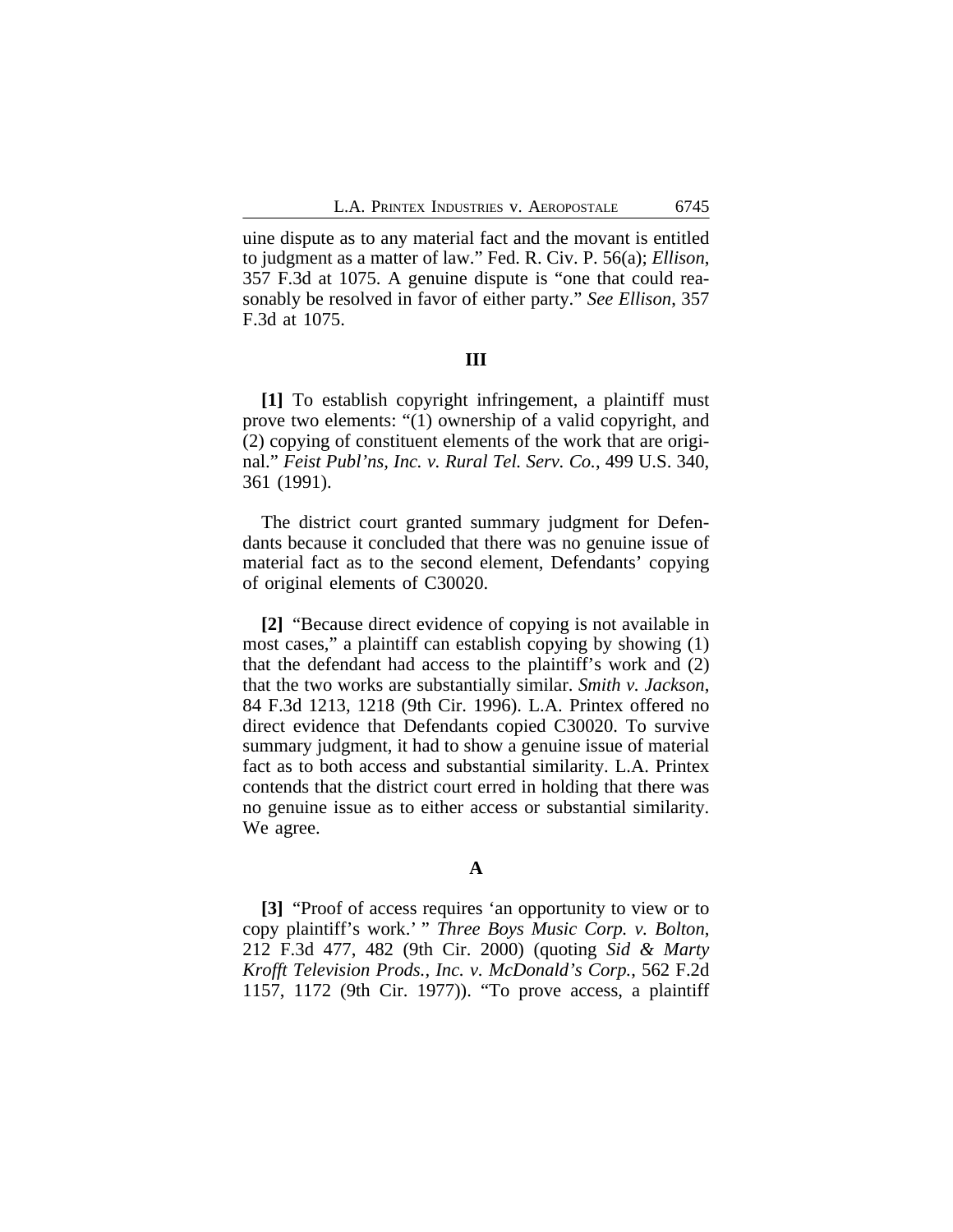must show a reasonable possibility, not merely a bare possibility, that an alleged infringer had the chance to view the protected work." *Art Attacks Ink, LLC v. MGA Entm't Inc.*, 581 F.3d 1138, 1143 (9th Cir. 2009). Absent direct evidence of access, a plaintiff can prove access using circumstantial evidence of either (1) a "chain of events" linking the plaintiff's work and the defendant's access, or (2) "widespread dissemination" of the plaintiff's work. *Three Boys Music*, 212 F.3d at 482.

L.A. Printex seeks to prove access by showing that C30020 was widely disseminated. The district court held that there was no genuine issue of material fact as to Defendants' access because, it found, "the only evidence of widespread dissemination" was Jae Nah's declaration stating that L.A. Printex first sold C30020 in October of 2002 and that L.A. Printex "produced and sold thousands of yards of fabric bearing [Design Number C30020] to numerous customers from 2002-2008." The district court concluded that "such vague and conclusory statements certainly create no more than a 'bare possibility' that Defendants may have had access to Plaintiff's Design Number C30020" and that a "bare possibility" is insufficient to create a genuine issue on access.

However, Nah's declaration statements were not the only evidence of widespread dissemination. The record also contained a printout, attached as an exhibit to Nah's declaration, entitled "Sales by Item Detail" for the period from January 1, 2002 through August 12, 2009. The printout is a list of invoices for C30020 and shows, for each invoice, the date, invoice number, brief description, customer name, quantity, and dollar amount. Only fabric sold before Defendants' alleged infringement is relevant. The sales records show that L.A. Printex sold more than 50,000 yards of C30020 through May of 2006, before Aeropostale's June orders for the allegedly infringing shirts.**<sup>1</sup>**

**<sup>1</sup>**Defendants object to the sales printout's admissibility as a business record and argue that L.A. Printex's differing characterizations of the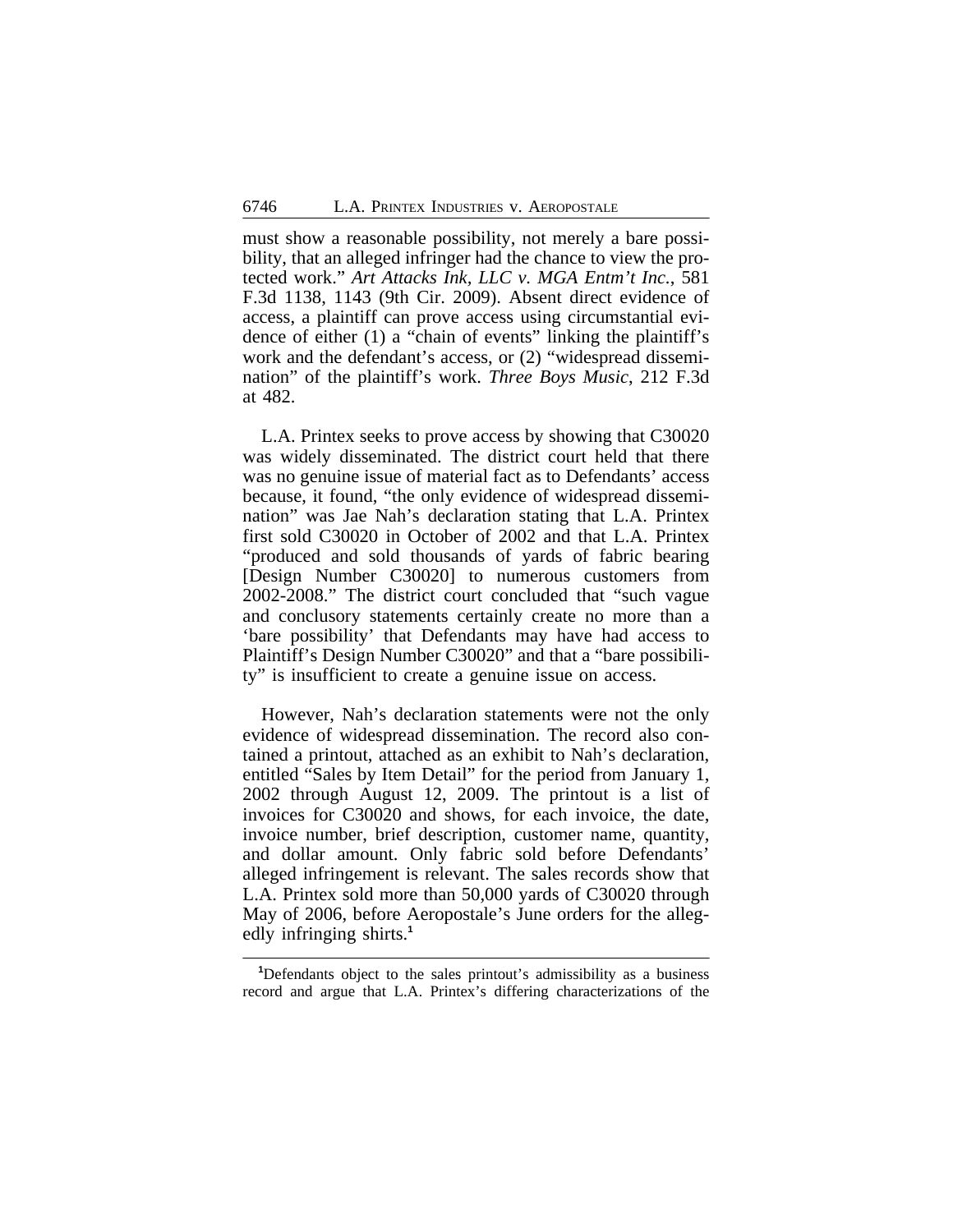**[4]** We must decide whether L.A. Printex's sale of more than 50,000 yards of fabric bearing C30020 creates a genuine dispute of material fact as to whether C30020 was widely disseminated. We conclude that it does.

The evidence required to show widespread dissemination will vary from case to case. In *Three Boys Music Corp. v. Bolton*, the plaintiffs argued that their song—one that did not "even make the top 100 for a single week" and was not released on an album or CD before the defendants created their allegedly infringing song—had been widely disseminated during the defendants' teenage years. 212 F.3d at 483. They offered the testimony of three disc jockeys regarding the song's airtime on radio and television. *Id.* We upheld the jury's finding of access "[d]espite the weaknesses of the [plaintiffs'] theory of reasonable access" but indicated that we "might not [have] reach[ed] the same conclusion as the jury regarding access." *Id.* at 484-85. In *Rice v. Fox Broadcasting Co.*, we stated that because the plaintiff's video "only sold approximately 17,000 copies between 1986 and 1999," it could not be considered "widely disseminated." 330 F.3d 1170, 1178 (9th Cir. 2003). In *Art Attacks Ink, LLC v. MGA Entertainment, Inc.*, we held that the plaintiff had not widely disseminated its T-shirt designs, even though the designs were displayed (1) at fair booths and kiosks, (2) on persons wearing the T-shirts, and (3) on the internet. 581 F.3d at 1144. Noting, among other things, that the plaintiff sold only 2,000 T-shirts bearing the designs per year, we held, "A reasonable jury could not have concluded that there was more than a 'bare possibility' that [the defendant] had access to [the plaintiff]'s

quantity of yards sold make the document untrustworthy. The district court stated that it had either overruled or not ruled on the parties' objections to evidence. Viewing the sales printout in the light most favorable to L.A. Printex, we may consider it as part of the district court record. The numbers speak for themselves, and if credited, show sales of more than 50,000 yards.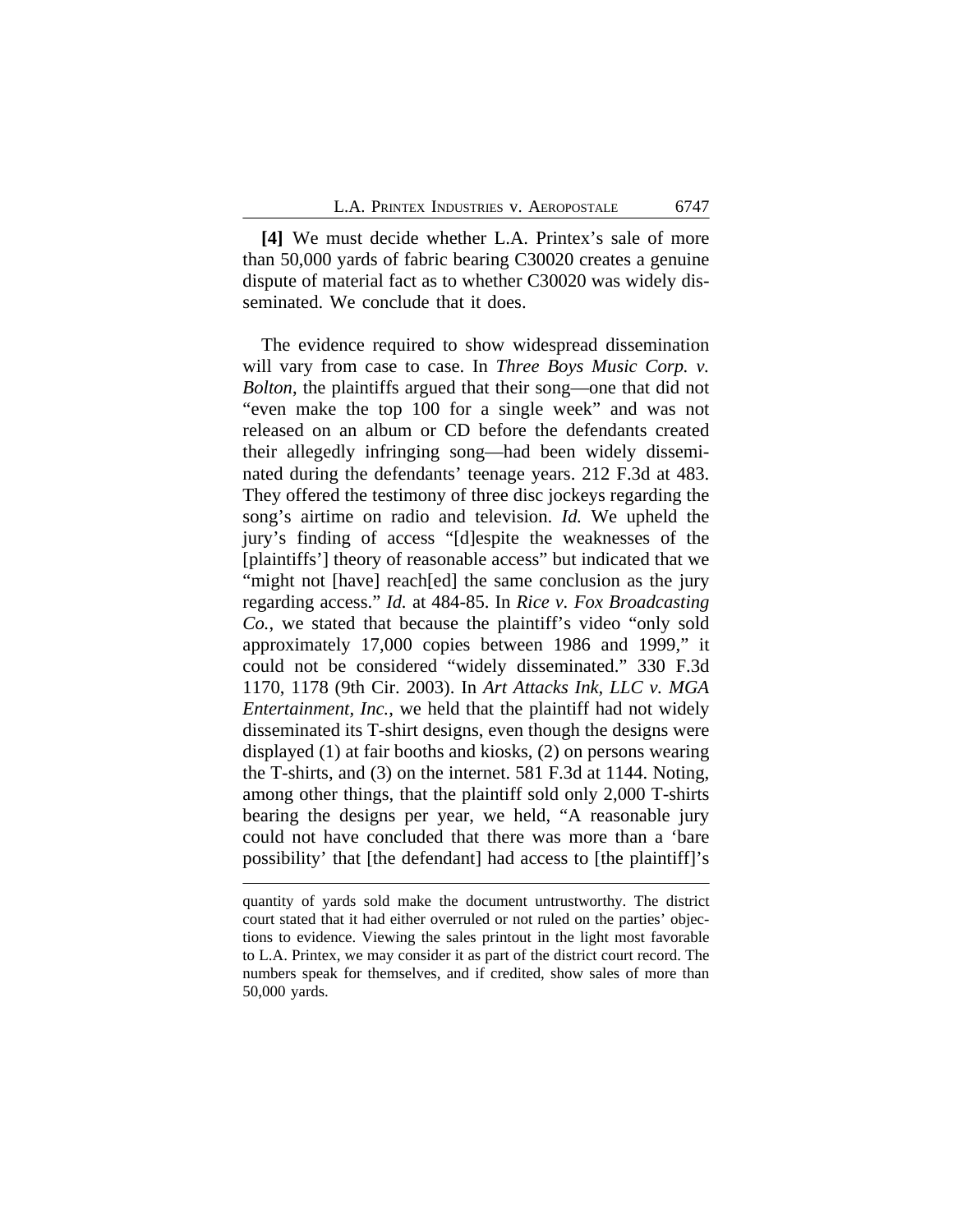. . . designs," and affirmed the district court's grant of summary judgment for the defendant. *Id.* at 1144-45.

**[5]** The circumstances here differ from those of our prior cases, and so those cases, though instructive, are not dispositive. In *Rice*, the dissemination occurred worldwide, over a thirteen-year period. 330 F.3d at 1173. In *Art Attacks Ink*, the respective parties sold different goods, T-shirts and dolls. 581 F.3d at 1142. In contrast, L.A. Printex and Ms. Bubbles operate in the same industry in the same Los Angeles area. L.A. Printex, a fabric printing company, sold more than 50,000 yards of fabric bearing C30020 to fabric converters. It is a reasonable inference that many or most of these purchasers were in the Los Angeles area. Apparel vendors like Ms. Bubbles purchase fabric from fabric printing companies and fabric converters. In addition, the dissemination of C30020 occurred over a four-year period immediately preceding Defendants' alleged infringement. A reasonable jury could find that C30020 was widely disseminated in the Los Angeles-area fabric industry, and hence that there was a "reasonable possibility" that Defendants had an opportunity to view and copy L.A. Printex's design. *See Art Attacks Ink*, 581 F.3d at 1143; *Three Boys Music*, 212 F.3d at 482; *see also Peel & Co. v. Rug Mkt.*, 238 F.3d 391, 397 (5th Cir. 2001) (holding that plaintiff rug wholesaler had raised genuine issue as to whether its designer rug "was widely disseminated among those involved in the United States rug trade"). We hold that L.A. Printex raised a genuine dispute of material fact on access.

**B**

To determine whether two works are substantially similar, we apply a two-part test. *Smith*, 84 F.3d at 1218. The "extrinsic test" is an "objective comparison of specific expressive elements"; it focuses on the "articulable similarities" between the two works. *Cavalier v. Random House, Inc.*, 297 F.3d 815, 822 (9th Cir. 2002) (quoting *Krofft*, 562 F.2d at 1164). The "intrinsic test" is a subjective comparison that focuses on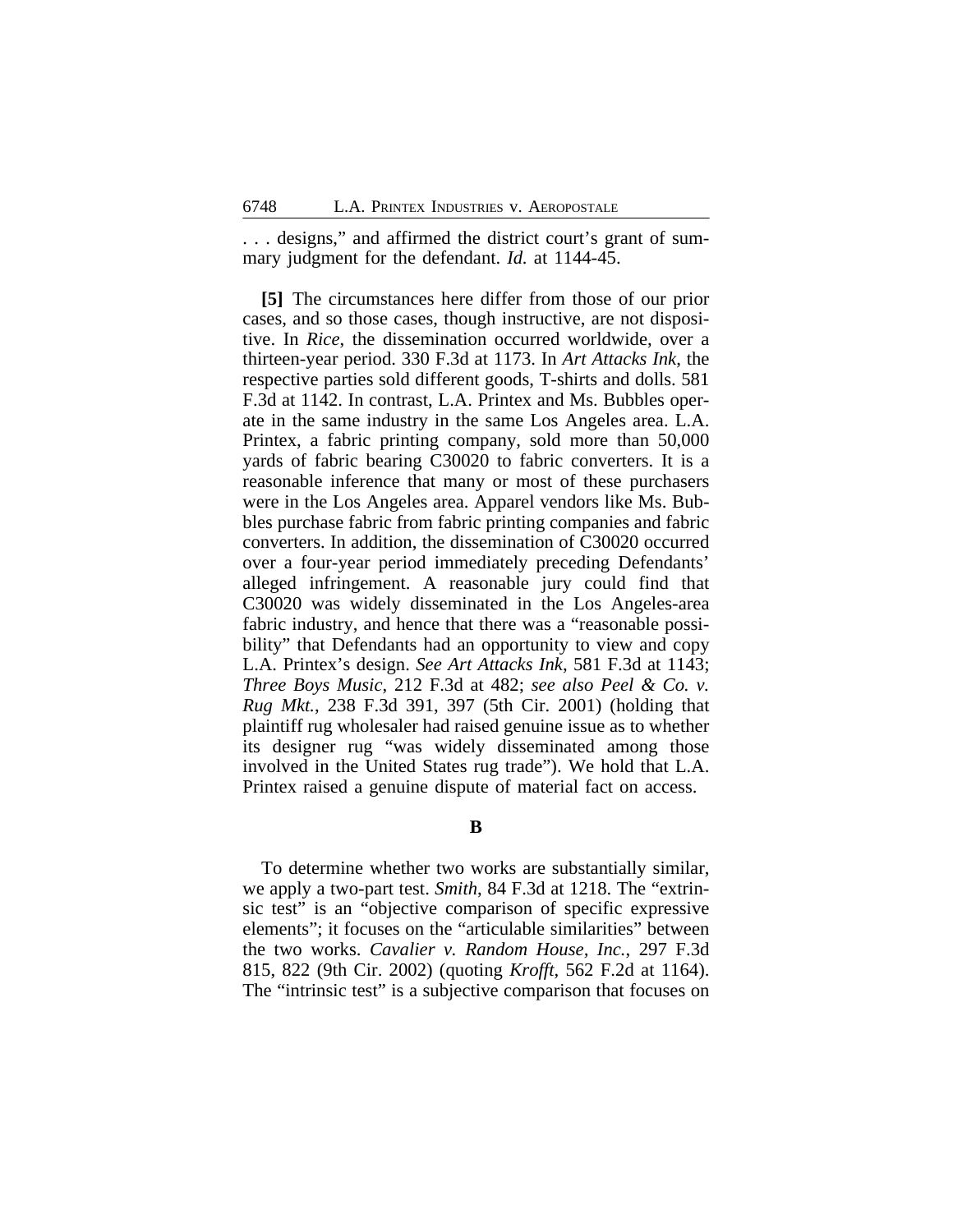" 'whether the ordinary, reasonable audience' would find the works substantially similar in the 'total concept and feel of the works.' " *Id.* (quoting *Kouf v. Walt Disney Pictures & Television*, 16 F.3d 1042, 1045 (9th Cir. 1994)).

Summary judgment is "not highly favored" on questions of substantial similarity in copyright cases. *Shaw v. Lindheim*, 919 F.2d 1353, 1355 (9th Cir. 1990) (quoting *Narell v. Freeman*, 872 F.2d 907, 909 (9th Cir. 1989)). Summary judgment is appropriate "if the court can conclude, after viewing the evidence and drawing inferences in a manner most favorable to the non-moving party, that no reasonable juror could find substantial similarity of ideas and expression." *Id.* (quoting *Narell*, 872 F.2d at 909-10). "Where reasonable minds could differ on the issue of substantial similarity, however, summary judgment is improper." *Id.*

The district court compared the copy of C30020 that L.A. Printex deposited with the Copyright Office to Defendants' allegedly infringing shirts and concluded that "no reasonable juror could find that the two works are substantially similar." The district court reasoned that the "observable similarities" between the designs were "of a surface nature only," in that "both designs represent small-scale overall floral patterns of approximately the same size." The district court then stressed "several critical differences" between the designs: (1) the flowers, stems, and leaves on C30020 are "far more detailed" than those on the allegedly infringing shirts, "which have softer edges and are more impressionistic in appearance"; (2) on C30020, "multiple shades of one color are used to give the flowers their definition and sharper edges, while multiple shades of green are used to give the leaves and stems their definition and clean lines," but on the allegedly infringing shirts, by contrast, "the flowers are of one uniform color, with the leaves and stem a single shade of green"; (3) C30020 "contains an overall background pattern of almost lace-like flowers that is completely lacking" on the allegedly infringing shirts; and (4) the groupings of flowers, stems, and leaves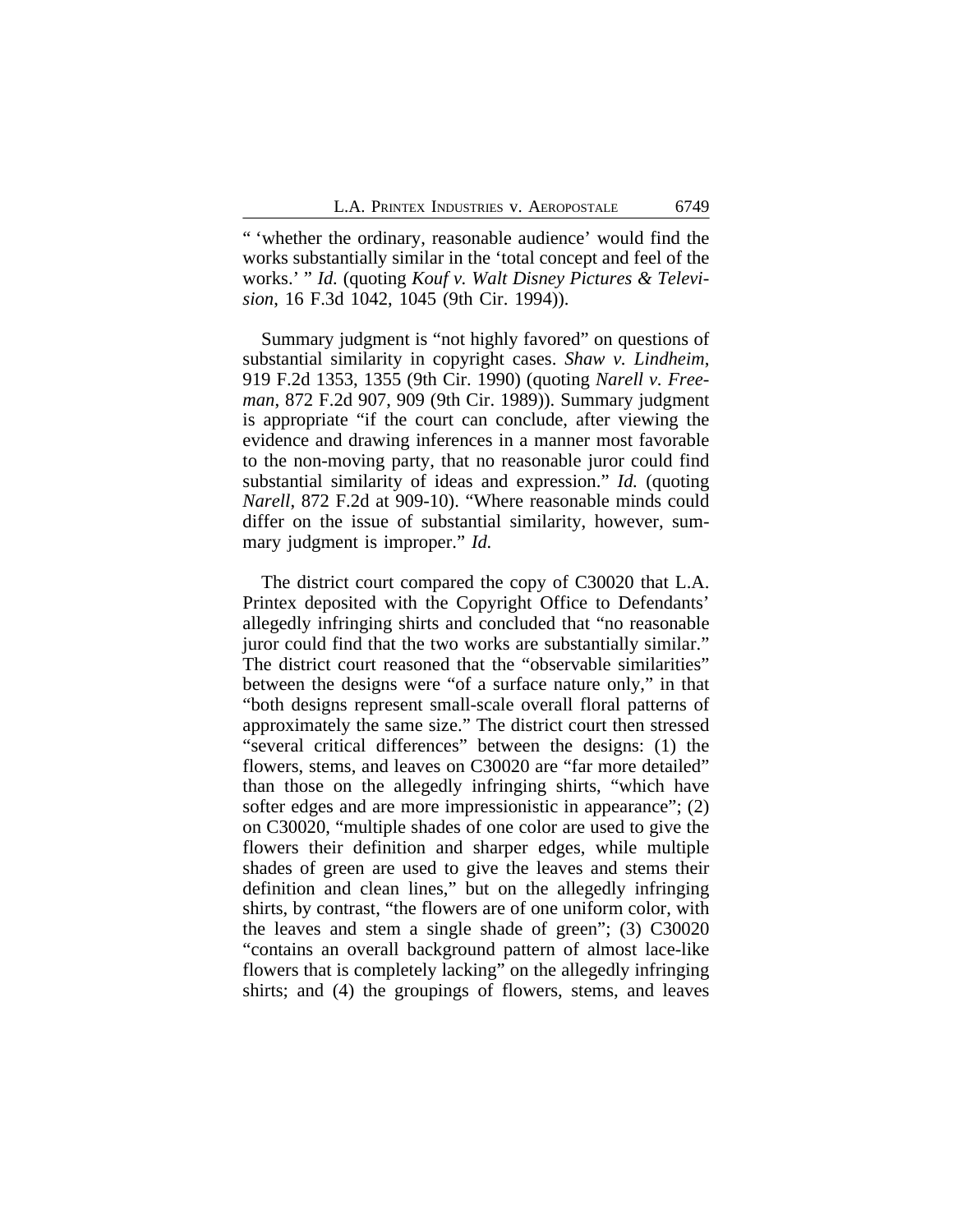within a vertical row are "spaced much farther apart" on C30020 than on the allegedly infringing shirts.

Notwithstanding these observations by the district court, our comparison of C30020 and Defendants' allegedly infringing design leads us to conclude that a reasonable juror could find that the two designs are substantially similar.

First, we apply the extrinsic test. Because copyright law protects expression of ideas, not ideas themselves, we distinguish protectible from unprotectible elements and ask only whether the protectible elements in two works are substantially similar. *See Cavalier*, 297 F.3d at 822. In comparing fabric designs, we examine the similarities in their "objective details in appearance," including, but not limited to, "the subject matter, shapes, colors, materials, and arrangement of the representations." *See id.* at 826 (comparing "art works").

**[6]** Original selection, coordination, and arrangement of unprotectible elements may be protectible expression. *See Feist Publ'ns*, 499 U.S. at 362; *Cavalier*, 297 F.3d at 826-27; *Metcalf v. Bochco*, 294 F.3d 1069, 1074 (9th Cir. 2002) ("Each note in a scale, for example, is not protectable, but a pattern of notes in a tune may earn copyright protection."). For this reason, the Second Circuit has rejected the argument that, "in comparing [fabric] designs for copyright infringement," a court must "dissect them into their separate components, and compare only those elements which are in themselves copyrightable." *Knitwaves, Inc. v. Lollytogs Ltd.*, 71 F.3d 996, 1003 (2d Cir. 1995) ("[I]f we took this argument to its logical conclusion, we might have to decide that there can be no originality in a painting because all colors of paint have been used somewhere in the past." (internal quotation marks omitted)). In *Knitwaves, Inc. v. Lollytogs Ltd.*, the court concluded that the defendant's "Leaf and Squirrel sweaters" were substantially similar to the plaintiff's sweaters, citing, among other things, the defendant's selection of "the same two fall symbols," leaves and squirrels, and its arrangement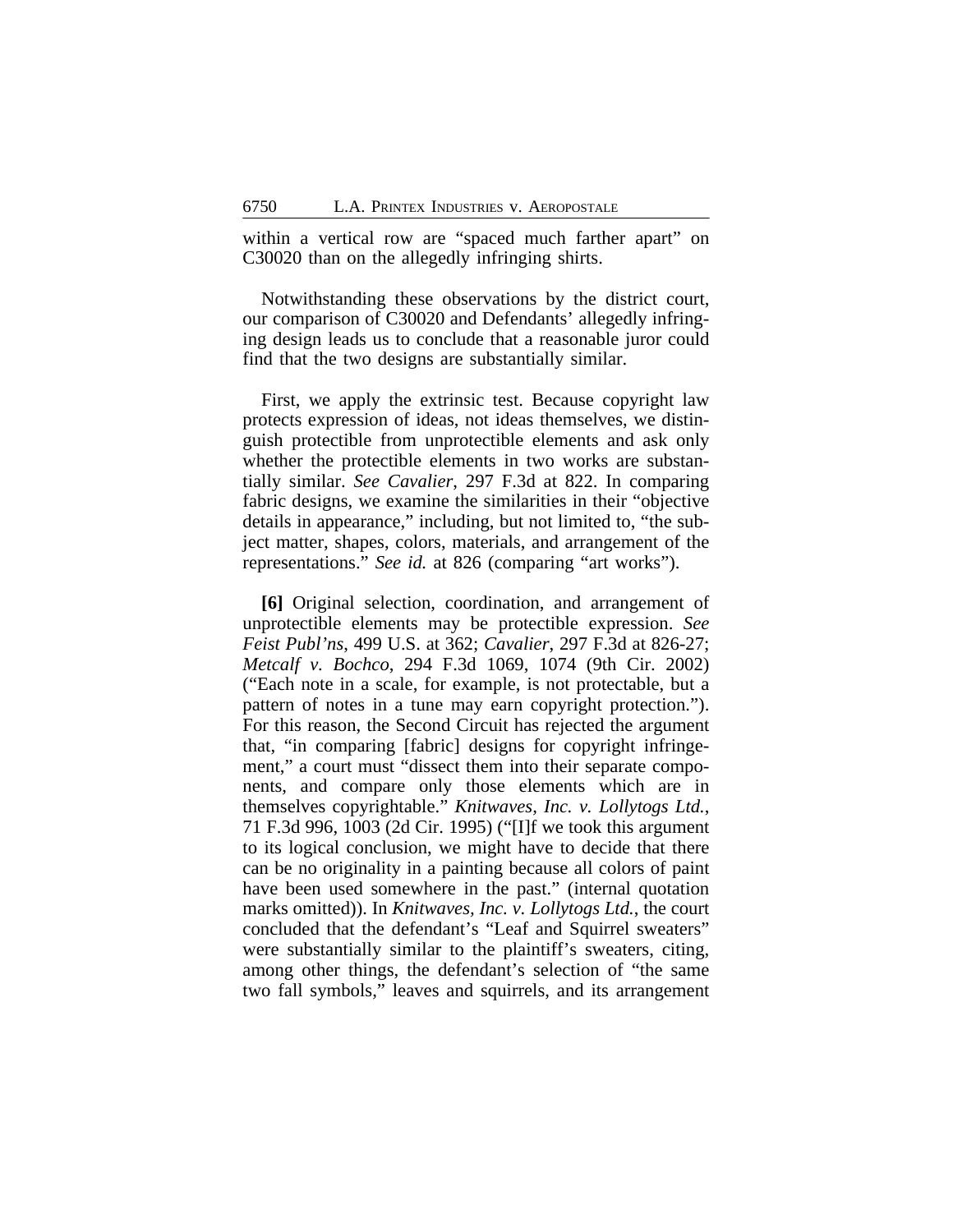of the symbols "as felt appliques stitched to the sweaters' surface," "on strikingly similar backgrounds," and "in virtually the same color scheme." *Id.* at 1004. Similarly, in *Hamil America, Inc. v. GFI*, the Second Circuit held that the defendant's and plaintiff's floral patterns were substantially similar because "GFI ha[d] duplicated Hamil America's selection of clustered flowers and leaves, its coordination of these elements in particular spatial combinations, and its arrangement of these design elements on a tossed pattern that appears in repeat." 193 F.3d 92, 103 (2d Cir. 1999). More specifically:

Both patterns depict small clusters of flowers and leaves. The shapes of the flower petals and the leaves are virtually identical, and feature similar defining line work and highlights in the flowers and leaves. Both patterns depict leaves that do not appear to be attached to any of the flowers. Both patterns are "tossed," which means that they have no top or bottom and are non-directional, and appear in repeat.

*Id.* at 102.

**[7]** Though the Second Circuit's "ordinary observer" and "more discerning ordinary observer" tests differ somewhat from our two-part extrinsic/intrinsic test for substantial similarity,**<sup>2</sup>** its reasoning, at least in the context of fabric designs, is persuasive, and it guides our comparison of the designs in this case.

**[8]** C30020 is a repeating pattern of bouquets of flowers and three-leaf branches.**<sup>3</sup>** The idea of a floral pattern depicting

**<sup>2</sup>** *See Knitwaves*, 71 F.3d at 1002-03; *Folio Impressions, Inc. v. Byer California*, 937 F.2d 759, 766 (2d Cir. 1991).

**<sup>3</sup>**We compare Defendants' design to the deposit copy of C30020. Because we conclude that a rational jury could find that the two designs are substantially similar, it is not necessary for us to analyze the similarities between Defendants' design and fabric swatches of C30020. But on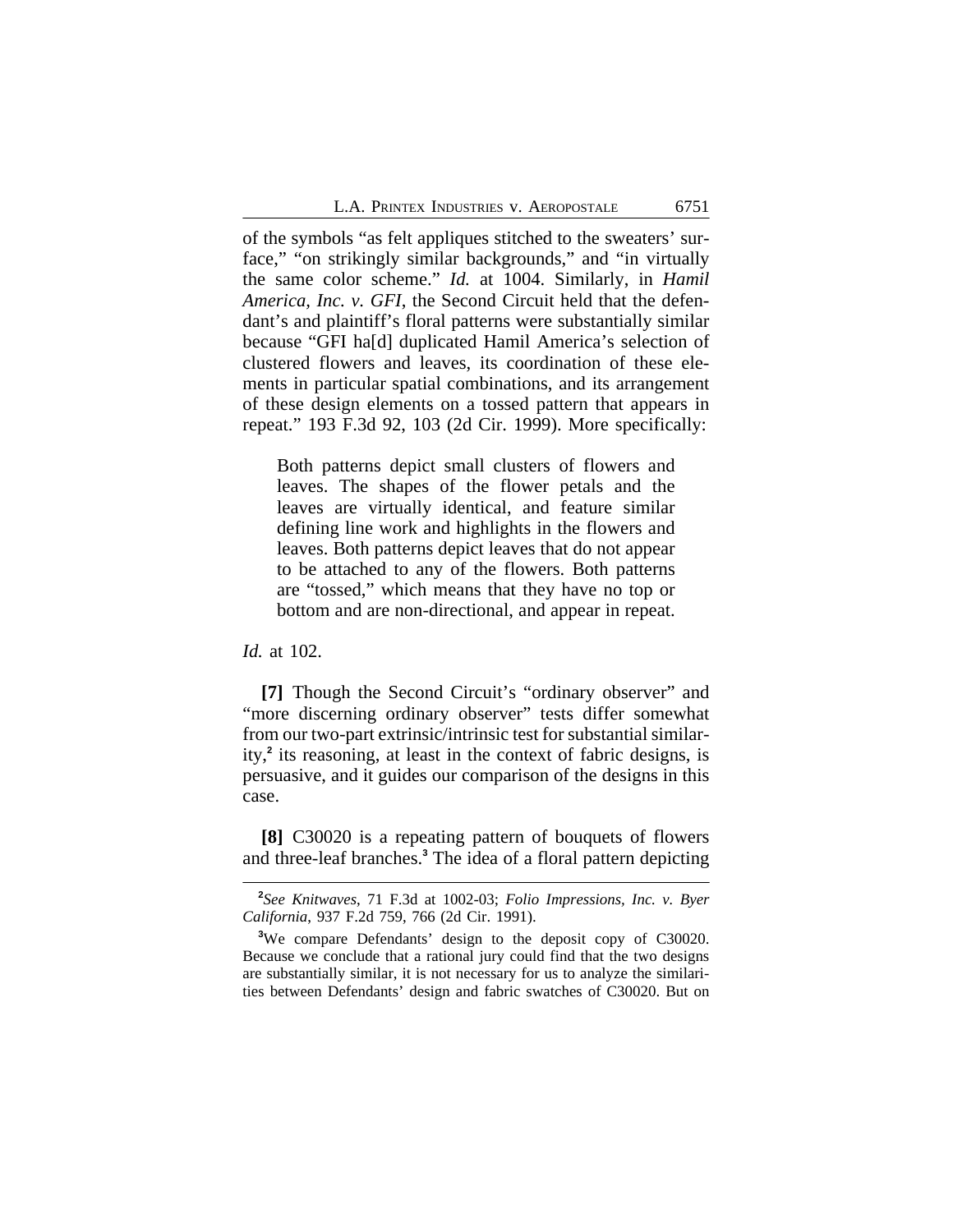bouquets and branches is not protectible, and C30020 has elements that are not protectible, for example the combination of open flowers and closed buds in a single bouquet or the green color of stems and leaves. *See Satava v. Lowry*, 323 F.3d 805, 811 (9th Cir. 2003).**<sup>4</sup>** However, L.A. Printex's original selection, coordination, and arrangement of such elements is pro-

remand, the district court—and the jury—may consider fabric swatches of C30020 in applying our two-part test for substantial similarity, so long as the district court determines that the digital prints that L.A. Printex deposited with the Copyright Office constitute "one complete copy" of C30020, and that the fabric swatches are also "copies" of C30020. *See* 17 U.S.C. § 101 (defining copies as "material objects, other than phonorecords, in which a work is fixed by any method now known or later developed, and from which the work can be perceived, reproduced, or otherwise communicated, either directly or with the aid of a machine or device"); *id.* § 113(a) ("[T]he exclusive right to reproduce a copyrighted pictorial, graphic, or sculptural work in copies under section 106 includes the right to reproduce the work in or on any kind of article, whether useful or otherwise."); *id.* § 408(b)(1) (requiring deposit of "one complete copy" for registration); *Three Boys Music*, 212 F.3d at 486 (stating that "our definition of a 'complete copy' is broad and deferential").

**4** In *Satava*, we held that "ideas, first expressed by nature, are the common heritage of humankind, and no artist may use copyright law to prevent others from depicting them." 323 F.3d at 812. Here too, we stress that we will not give copyright protection to ideas recurring in nature, such as flowers with brightly colored petals, stems, and buds, because brightly colored flowers exist in nature. Unlike Satava's jellyfish sculptures, however, C30020 is "stylized and not lifelike," and depicts not flowers as they appear in nature but an artistic combination of floral elements that is sufficiently original to merit copyright protection. *See Hamil Am.*, 193 F.3d at 101. What we held in *Satava* about "the common heritage of humankind" is reinforced by the Supreme Court's recent decision in *Mayo Collaborative Services v. Prometheus Laboratories, Inc.*, holding that laws of nature are not patentable but that an application of a law of nature may merit patent protection if it "contain[s] other elements or a combination of elements . . . sufficient to ensure that the patent in practice amounts to significantly more than a patent upon the natural law itself." \_\_\_ S. Ct. \_\_\_, No. 10-1150, 2012 WL 912952, at \*4-5 (Mar. 20, 2012). We commend the general proposition that our laws of intellectual property do not give strong protection to one who merely copies or recites what nature has provided.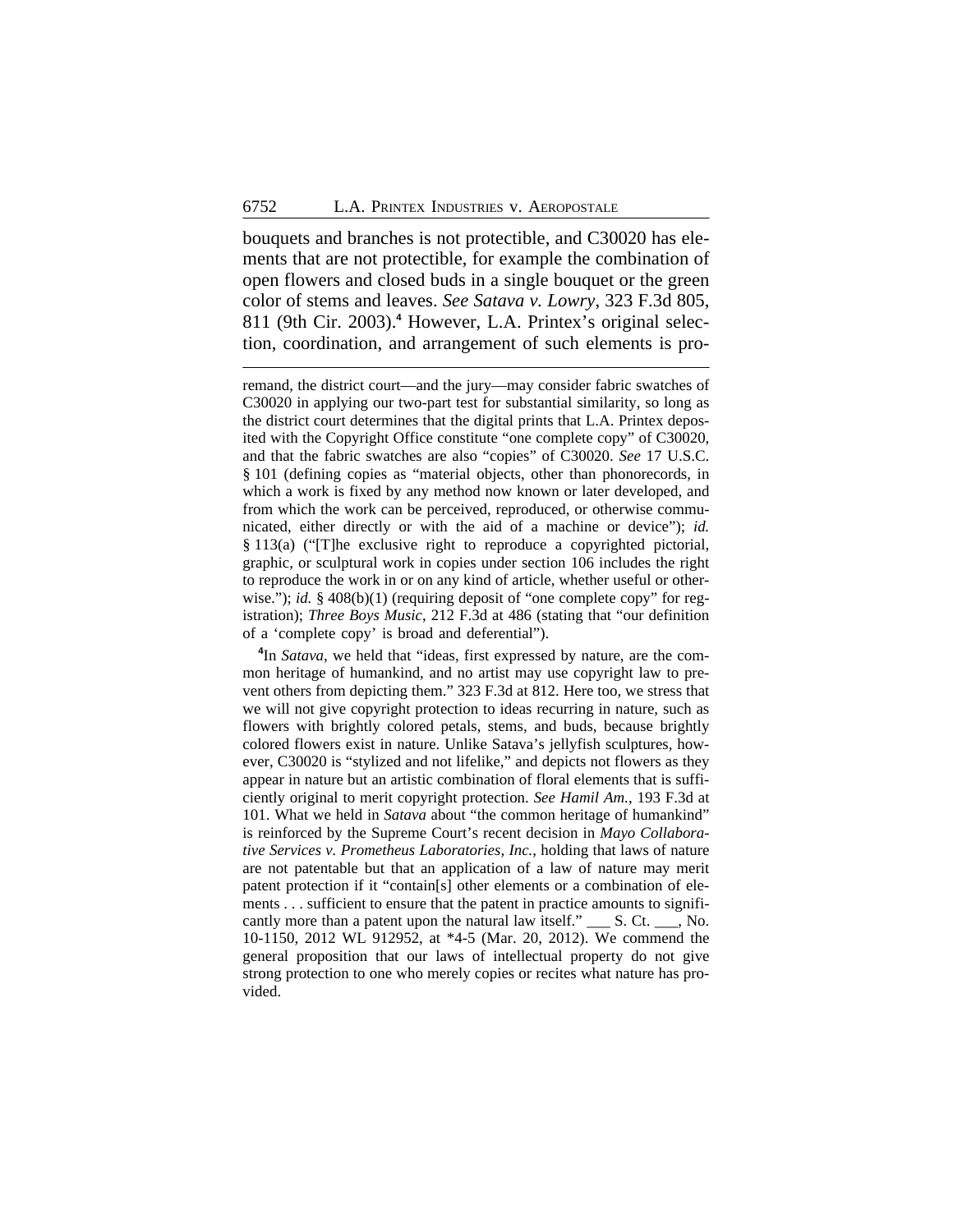tectible. *See Feist Publ'ns*, 499 U.S. at 362; *Metcalf*, 294 F.3d at 1074. Because there is "a wide range of expression" for selecting, coordinating, and arranging floral elements in stylized fabric designs, "copyright protection is 'broad' and a work will infringe if it's 'substantially similar' to the copyrighted work." *Mattel, Inc. v. MGA Entm't, Inc.*, 616 F.3d 904, 913-14 (9th Cir. 2010). That is, "there are gazillions of ways" to combine petals, buds, stems, leaves, and colors in floral designs on fabric, in contrast to the limited number of ways to, for example, "paint a red bouncy ball on black canvas" or make a lifelike glass-in-glass jellyfish sculpture. *See id.*; *Satava*, 323 F.3d at 812.

**[9]** Our comparison of Defendants' allegedly infringing design and C30020 reveals objective similarities in protectible elements. Both patterns feature two types of small bouquets of flowers, one featuring the largest flower in profile view, the other featuring the largest flower in an open-face view, and both emerging from three buds. Both patterns also depict small, three-leaf branches interspersed between the two types of bouquets. The shape and number of the flower petals and leaves are similar in the two designs. *See Hamil Am.*, 193 F.3d at 102. The two types of bouquets are arranged at similar angles in both designs, and the bouquets and branches are coordinated in similar spatial combinations on a grid of similar scale and layout. *See id.* at 103.

**[10]** Moreover, the color arrangement of C30020 in white/berry is markedly similar to the color arrangement of Defendants' design. Though mere variations of color are not copyrightable, and L.A. Printex's copyright in C30020 is for the design rather than a specific color arrangement, the similarities in color arrangements are probative of copying. *See* 37 C.F.R. § 202.1(a); *Soptra Fabrics Corp. v. Stafford Knitting Mills, Inc.*, 490 F.2d 1092, 1094 (2d Cir. 1974) ("The appearance in one of defendant's fabrics of colors identical to plaintiff's is additional evidence of actual copying, as well as another factor leading to the conclusion that the aesthetic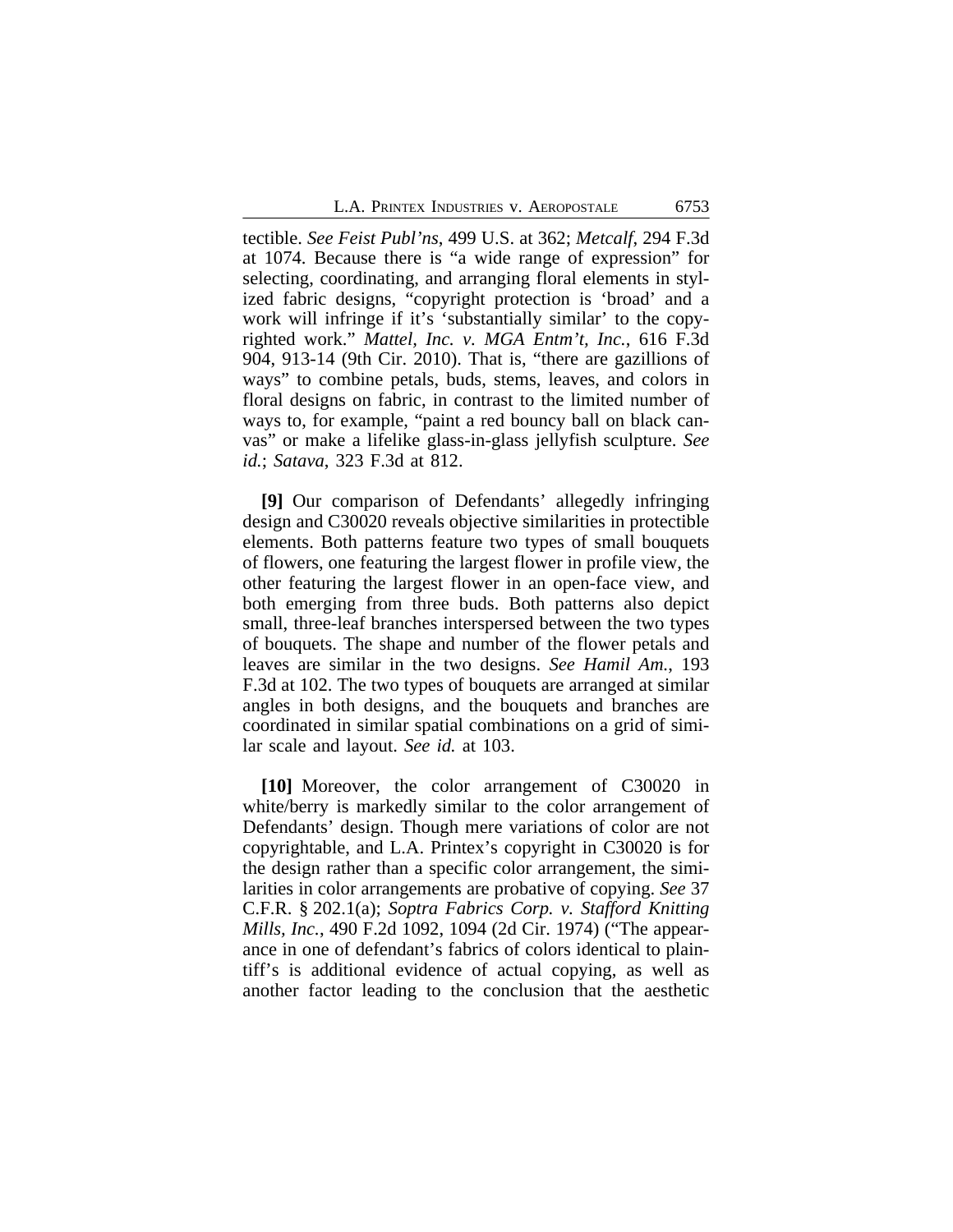appeal of the fabrics is the same." (internal quotation marks, citation, and alteration omitted)); 1 Melville B. Nimmer & David Nimmer, Nimmer on Copyright § 2.14 (Matthew Bender rev. ed. 2011) ("[S]imilarity of color arrangements may create an inference of copying of other protectible subject matter.").

The differences noted by the district court do not compel the conclusion that no reasonable juror could find that Defendants' design is substantially similar to C30020. Rather, in light of the similarities described above, the differences support the opposite conclusion, that there is a genuine dispute of material fact on substantial similarity. *See* 4 Nimmer on Copyright § 13.03[B][1][a] ("It is entirely immaterial that, in many respects, plaintiff's and defendant's works are dissimilar, if in other respects, similarity as to a substantial element of plaintiff's work can be shown.").

It is true that the flowers, stems, and leaves in Defendants' design are less detailed than those in C30020, and that Defendants' design does not use multiple shades of color to give the flowers and leaves definition as does C30020. But a rational jury could find that these differences result from the fabricprinting process generally and are "inconsequential," *see F.W. Woolworth Co. v. Contemporary Arts, Inc.*, 193 F.2d 162, 165 (1st Cir. 1951), or could credit Jae Nah's assertion that these differences result in part from "print[ing] using cruder, lowerquality techniques and machinery," *cf. Peel & Co.*, 238 F.3d at 397-98 (finding genuine issue of material fact on substantial similarity where plaintiff claimed that differences between two rugs were "relatively small" and "consistent with shortcuts taken to make a cheap copy"). Moreover, because we conclude that stylized fabric designs like C30020 are properly entitled to "broad" copyright protection, it is not necessary that Defendants' design be "virtually identical" to infringe. *See Mattel*, 616 F.3d at 914.

**[11]** In granting summary judgment for Defendants, the district court also reasoned that Defendants' design lacks the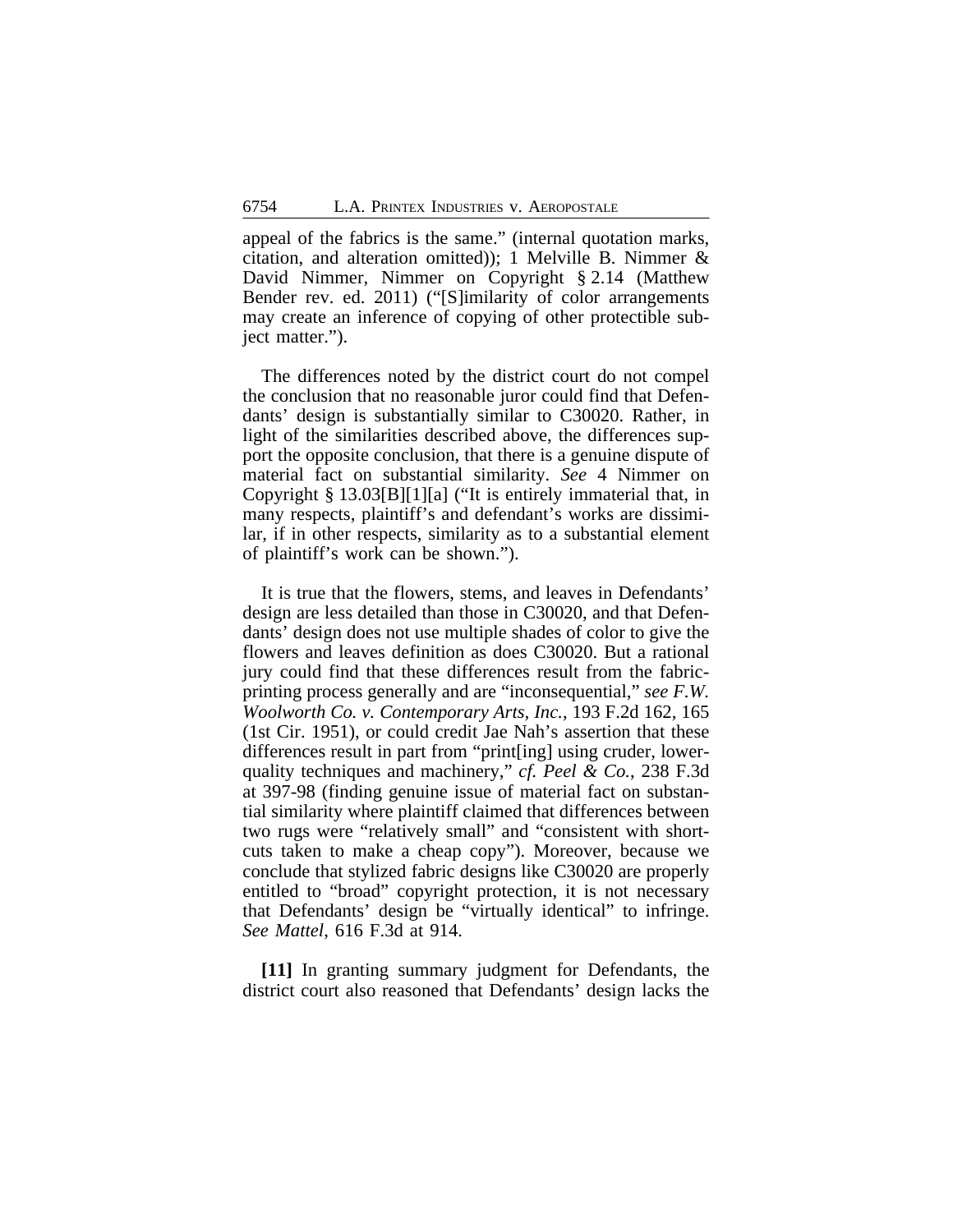background pattern in C30020 and that the groupings of flowers, stems, and leaves are spaced farther apart in C30020 than in Defendants' design. But a copyright defendant need not copy a plaintiff's work in its entirety to infringe that work. It is enough that the defendant appropriated a substantial portion of the plaintiff's work. *See Newton v. Diamond*, 388 F.3d 1189, 1195 (9th Cir. 2004); *Cavalier*, 297 F.3d at 825; *cf. Sheldon v. Metro-Goldwyn Pictures Corp.*, 81 F.2d 49, 56 (2d Cir. 1936) (Hand, J.) ("[I]t is enough that substantial parts were lifted; no plagiarist can excuse the wrong by showing how much of his work he did not pirate."). A rational jury could find that despite some differences between Defendants' design and C30020, the similarities in the selection, coordination, and arrangement of bouquets and three-leaf branches are sufficiently substantial to support an inference of copying. Accordingly, we hold that objective similarities in the expressive elements of Defendants' design and C30020 present a genuine dispute of material fact under the extrinsic test.

**[12]** At the intrinsic stage, "we ask, most often of juries, whether an ordinary reasonable observer would consider the copyrighted and challenged works substantially similar." *Mattel*, 616 F.3d at 914. But on a summary judgment motion, a court's attempt to apply this subjective and fact-oriented standard, bypassing decision by the trier of fact, is not correct. *See, e.g.*, *Shaw*, 919 F.2d at 1359 (holding that in copyright action involving literary works, satisfaction of extrinsic test is sufficient to survive summary judgment on issue of substantial similarity).**<sup>5</sup>** As our precedent has evolved, the extrinsic test considers the objective expressive similarities in two works and leaves the subjective evaluation of such similarities to the intrinsic test. *Apple Computer, Inc. v. Microsoft Corp.*, 35 F.3d 1435, 1142 (9th Cir. 1994). A subjective evaluation of the expressive similarities in two fabric designs, here

**<sup>5</sup>** In *Cavalier*, we left open the question whether the "*Shaw* rule" applies to art work. 297 F.3d at 826. Our decision today suggests that at least on the facts here presented, it does.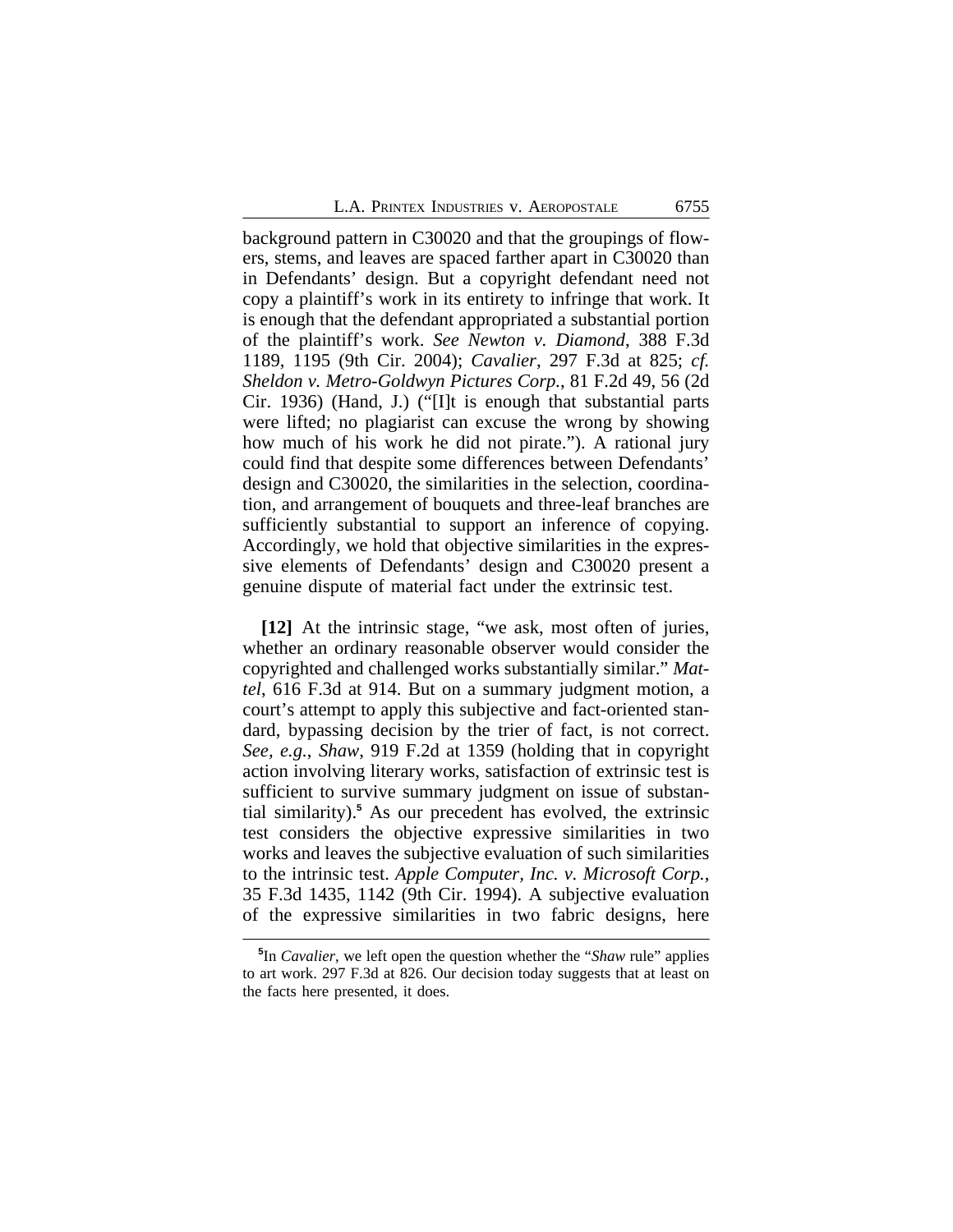intended for public consumption as clothing apparel, is best suited for the trier of fact. Thus, in light of our conclusion that the competing designs present a triable issue of fact under the extrinsic test, on the facts here involving stylized floral fabric designs, the issue of substantial similarity must go to the jury.

### **IV**

Defendants contend that even if the district court erred in concluding that there was no genuine dispute of material fact on access or substantial similarity, summary judgement was proper on the alternative ground that L.A. Printex's copyright registration in C30020 is invalid. We may affirm a grant of summary judgment "on any grounds supported by the record." *Lamps Plus, Inc. v. Seattle Lighting Fixture Co.*, 345 F.3d 1140, 1143 (9th Cir. 2003). But the record does not show that L.A. Printex's copyright registration is invalid. Defendants are not entitled to summary judgment on this alternative ground.

Copyright registration is a precondition to filing a copyright infringement action. 17 U.S.C. § 411(a); *Reed Elsevier, Inc. v. Muchnick*, 130 S. Ct. 1237, 1241 (2010). "A certificate of registration satisfies the [registration requirement], regardless of whether the certificate contains any inaccurate information," unless (1) "the inaccurate information was included on the application for copyright registration with knowledge that it was inaccurate," and (2) "the inaccuracy of the information, if known, would have caused the Register of Copyrights to refuse registration." 17 U.S.C. § 411(b)(1). Thus we have held that "inadvertent mistakes on registration certificates do not invalidate a copyright and thus do not bar infringement actions, unless the alleged infringer has relied to its detriment on the mistake, or the claimant intended to defraud the Copyright Office by making the misstatement." *Urantia Found. v. Maaherra*, 114 F.3d 955, 963 (9th Cir. 1997); *see also, e.g.*, *Jules Jordan Video, Inc. v. 144942 Canada, Inc.*, 617 F.3d 1146, 1156 (9th Cir. 2010); *Lamps Plus*, 345 F.3d at 1145; 2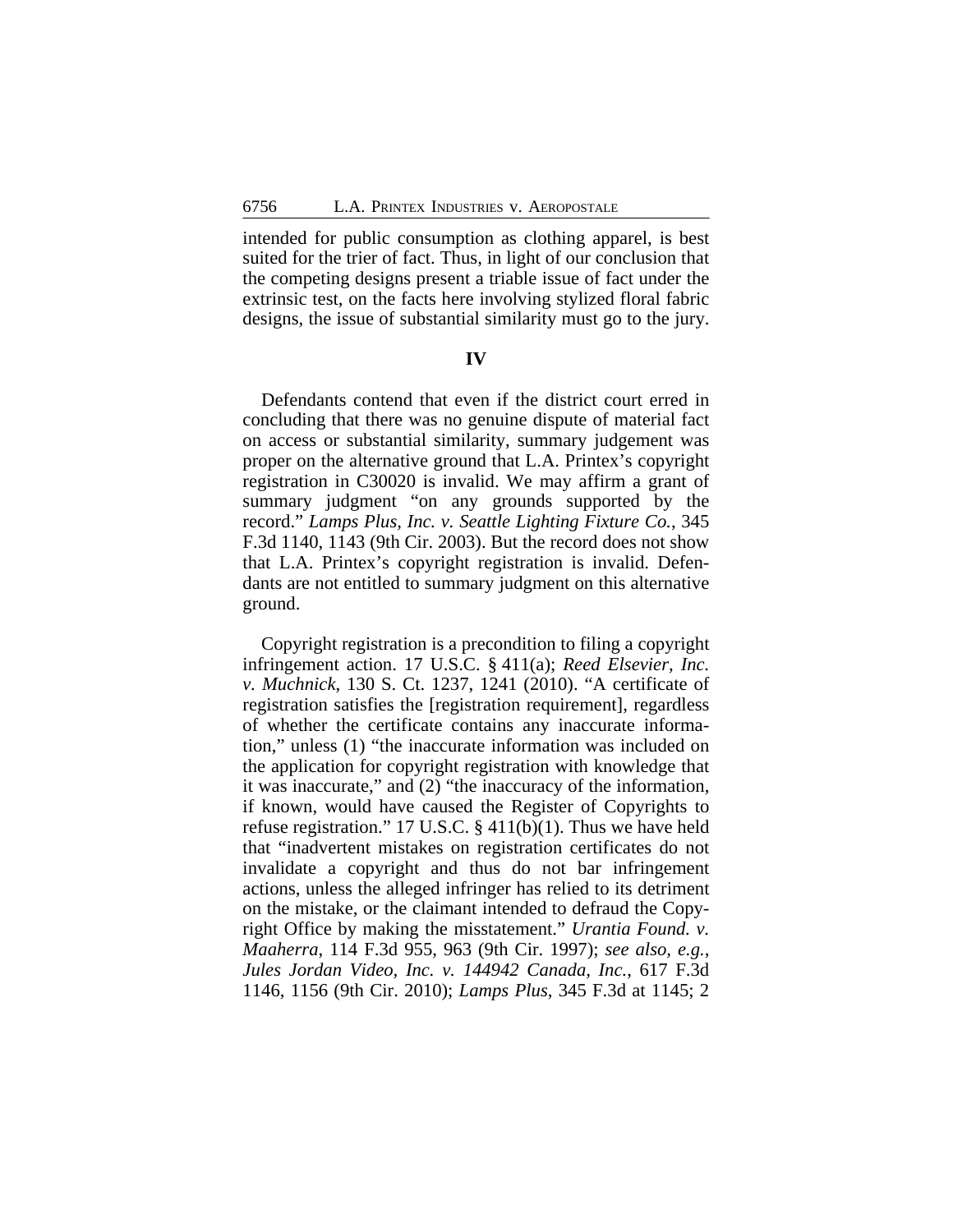Nimmer on Copyright § 7.20[B][1] ("[A] misstatement or clerical error in the registration application, if unaccompanied by fraud, should neither invalidate the copyright nor render the registration certificate incapable of supporting an infringement action.").

A copyright owner may file an application for supplementary registration "to correct an error in a copyright registration or to amplify the information given in a registration." 17 U.S.C. § 408(d); 37 C.F.R. § 201.5. "The information contained in a supplementary registration augments but does not supersede that contained in the earlier registration," 17 U.S.C. § 408(d), and the earlier registration is not "expunged or cancelled," 37 C.F.R. § 201.5(d)(2).

The Copyright Act permits the registration of multiple works as a single work. 17 U.S.C.  $\S$  408(c)(1). For purposes of registration as a single work, copyright regulations distinguish between published works and unpublished works. *See* 37 C.F.R. § 202.3(b)(4)(i). A published collection of works must be "sold, distributed or offered for sale concurrently." *United Fabrics Int'l, Inc. v. C&J Wear, Inc.*, 630 F.3d 1255, 1259 (9th Cir. 2011). For unpublished works, "there is no such requirement." *Id.* A group of unpublished works may be registered as a single work if it consists of "all copyrightable elements that are otherwise recognizable as self-contained works, and are combined in a single unpublished 'collection.' " 37 C.F.R. § 202.3(b)(4)(i)(B).**<sup>6</sup>**

(4) All of the elements are by the same author, or, if they are by different authors, at least one of the authors has contributed copyrightable authorship to each element.

**<sup>6</sup>**A combination of such elements is considered a "collection" if:

<sup>(1)</sup> The elements are assembled in an orderly form;

<sup>(2)</sup> The combined elements bear a single title identifying the collection as a whole;

<sup>(3)</sup> The copyright claimant in all of the elements, and in the collection as a whole, is the same; and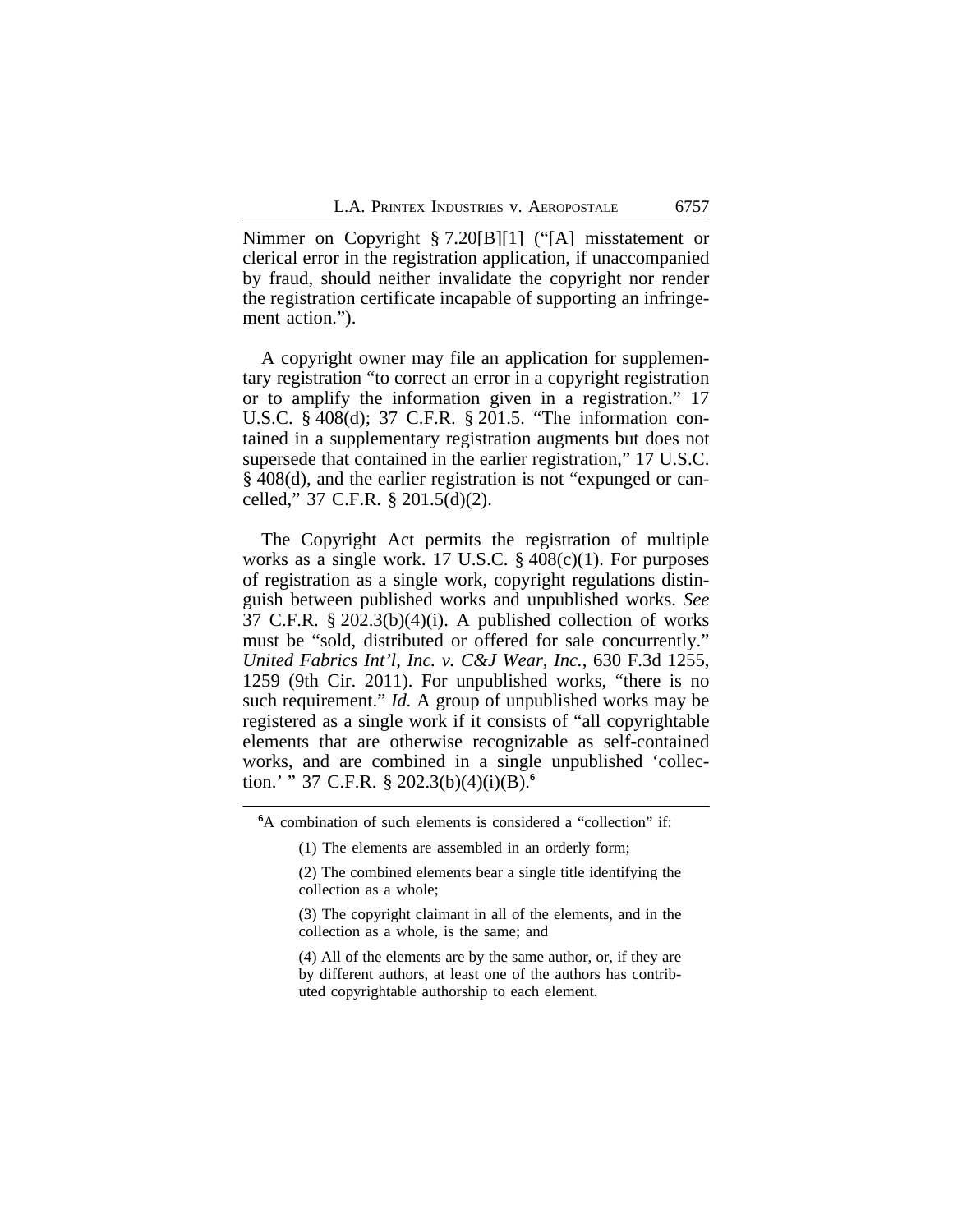Defendants argue that L.A. Printex's copyright registration is invalid because Small Flower Group A was registered as an unpublished collection but included two designs that were published before the work was registered. L.A. Printex argues that its erroneous inclusion of the two previously published designs in Small Flower Group A does not invalidate its registration because it did not intend to defraud the Copyright Office and because the Copyright Office allowed L.A. Printex to correct the error in its earlier registration through a supplementary registration. We agree with L.A. Printex.

**[13]** The July 2002 certificate of registration for Small Flower Group A contained an error—the inclusion of two previously published designs in a work registered as an unpublished collection. But that error in itself does not invalidate the registration or render the certificate of registration incapable of supporting an infringement action. 17 U.S.C. § 411(b); *Lamps Plus*, 345 F.3d at 1145; 2 Nimmer on Copyright § 7.20[B][1]. The record, when viewed in the light most favorable to L.A. Printex, does not demonstrate that L.A. Printex knowingly included previously published designs in its application for copyright registration such that the error was other than an inadvertent mistake, or that L.A. Printex intended to defraud the Copyright Office. *See* 17 U.S.C. § 411(b)(1)(A); *Lamps Plus*, 345 F.3d at 1145. Upon learning of its registration error, L.A. Printex corrected it. It filed an application for supplementary registration, communicated with the Copyright Office about the error through email and phone correspondence, and filed a second application for supplementary registration. Moreover, the Copyright Office issued a certificate of supplementary registration. Its decision to do so after it was told of the two designs' prior publication

37 C.F.R. § 202.3(b)(4)(i).

Registration of an unpublished "collection" extends to each copyrightable element in the collection and to the authorship, if any, involved in selecting and assembling the collection.